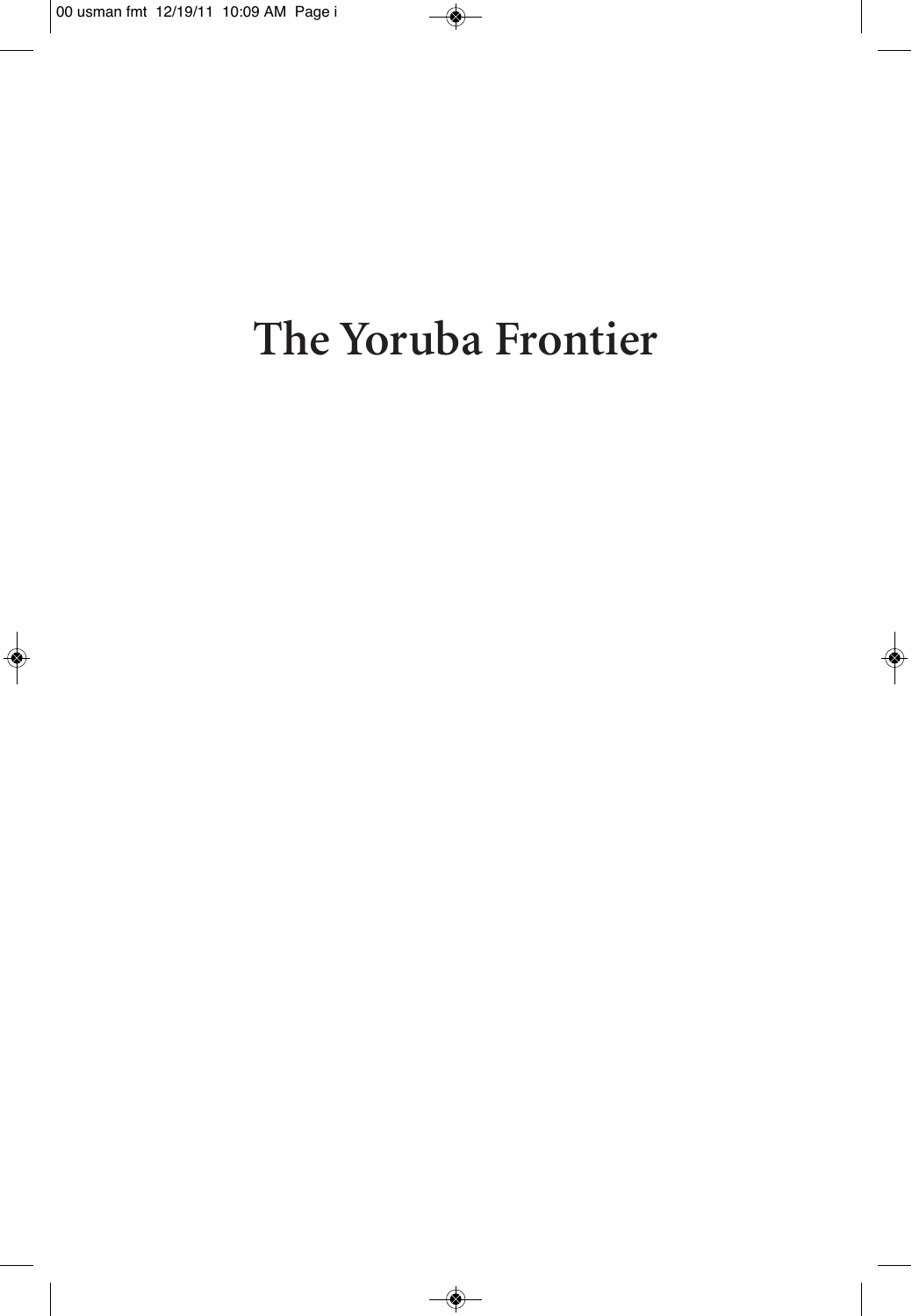#### Carolina Academic Press African World Series Toyin Falola, Series Editor

*Africa, Empire and Globalization: Essays in Honor of A. G. Hopkins* Toyin Falola, editor, and Emily Brownell, editor

*African Entrepreneurship in Jos, Central Nigeria, 1902–1985* S.U. Fwatshak

*An African Music and Dance Curriculum Model: Performing Arts in Education* Modesto Amegago

*Authority Stealing: Anti-Corruption War and Democratic Politics in Post-Military Nigeria* Wale Adebanwi

*The Bukusu of Kenya: Folktales, Culture and Social Identities* Namulundah Florence

*Contemporary African Literature: New Approaches* Tanure Ojaide

*Democracy in Africa: Political Changes and Challenges* Saliba Sarsar, editor, and Julius O. Adekunle, editor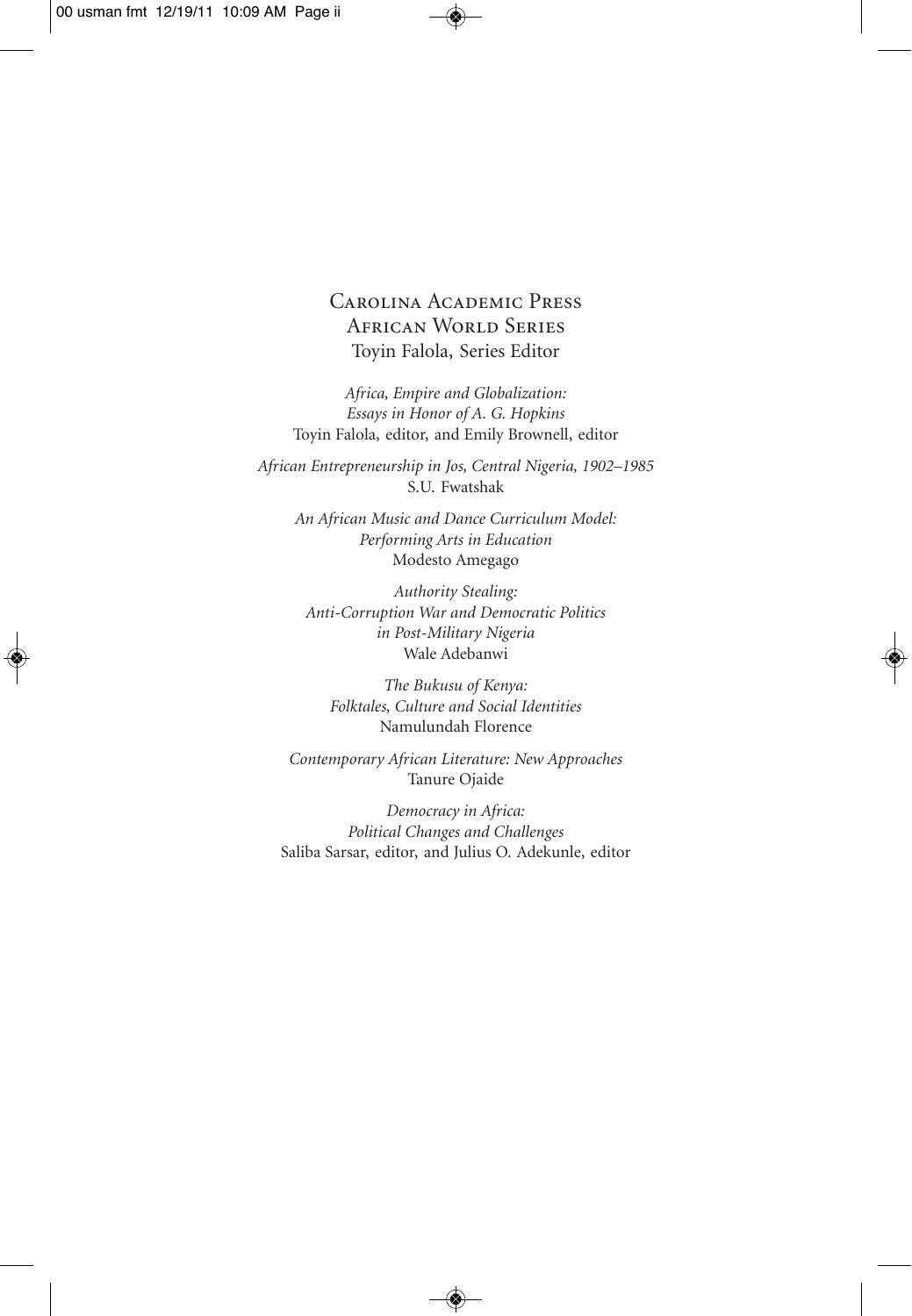*Diaspora and Imagined Nationality:* USA-Africa Dialogue *and Cyberframing Nigerian Nationhood* Koleade Odutola

*Food Crop Production, Hunger, and Rural Poverty in Nigeria's Benue Area, 1920–1995* Mike Odugbo Odey

*Intercourse and Crosscurrents in the Atlantic World: Calabar-British Experience, 17th–20th Centuries* David Lishilinimle Imbua

> *Perspectives on Feminism in Africa* 'Lai Olurode, editor

*Pioneer, Patriot, and Nigerian Nationalist: A Biography of the Reverend M. D. Opara, 1915–1965* Felix Ekechi

*The Tiv and Their Southern Neighbours, 1890–1990* Emmanuel Chiahemba Ayangaôr

*The Women's War of 1929: A History of Anti-Colonial Resistance in Eastern Nigeria* Toyin Falola and Adam Paddock

*The Yoruba Frontier: A Regional History of Community Formation, Experience, and Changes in West Africa* Aribidesi Usman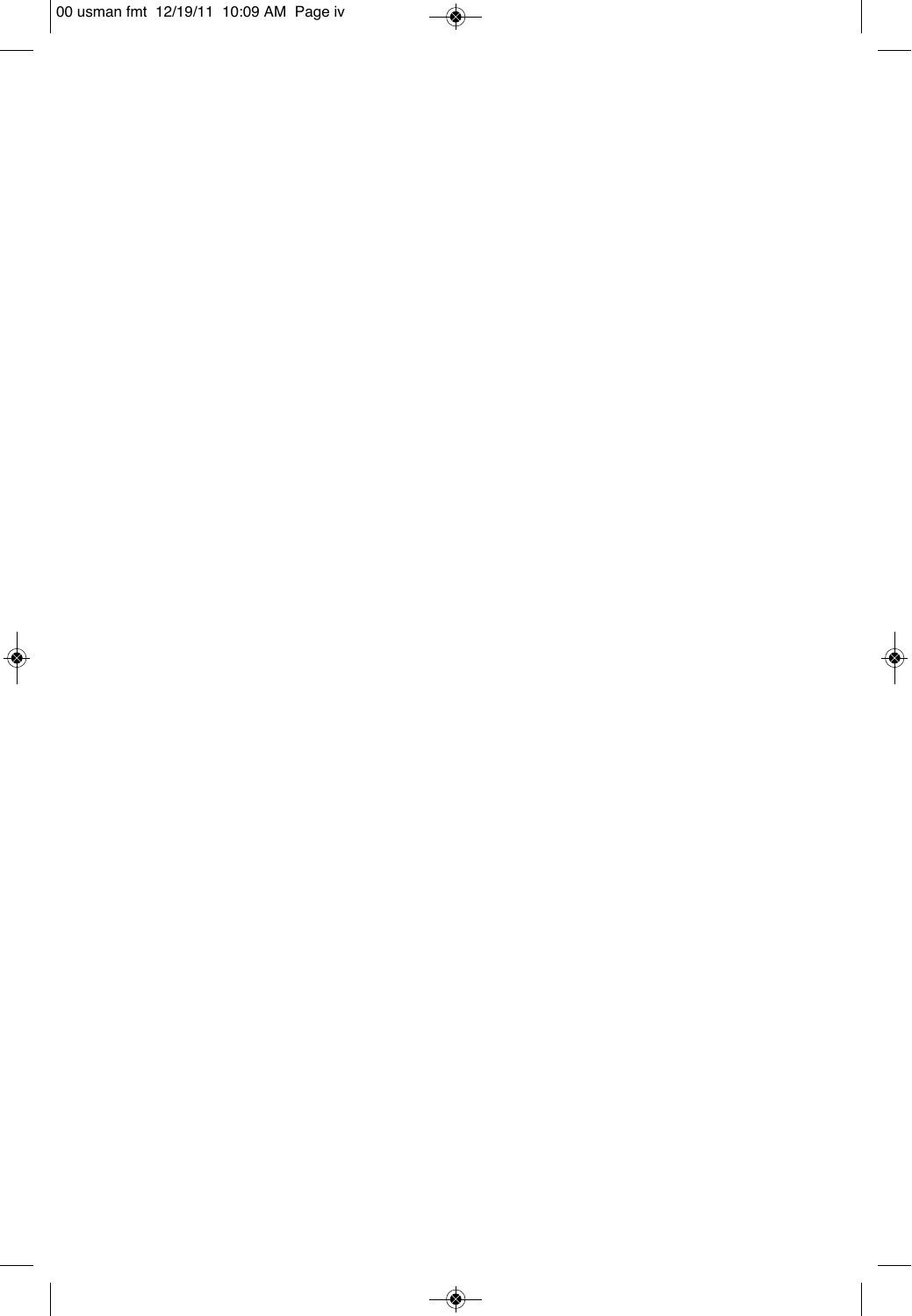# **The Yoruba Frontier**

### *A Regional History of Community Formation, Experience, and Changes in West Africa*

**Aribidesi Usman**

Carolina Academic Press

Durham, North Carolina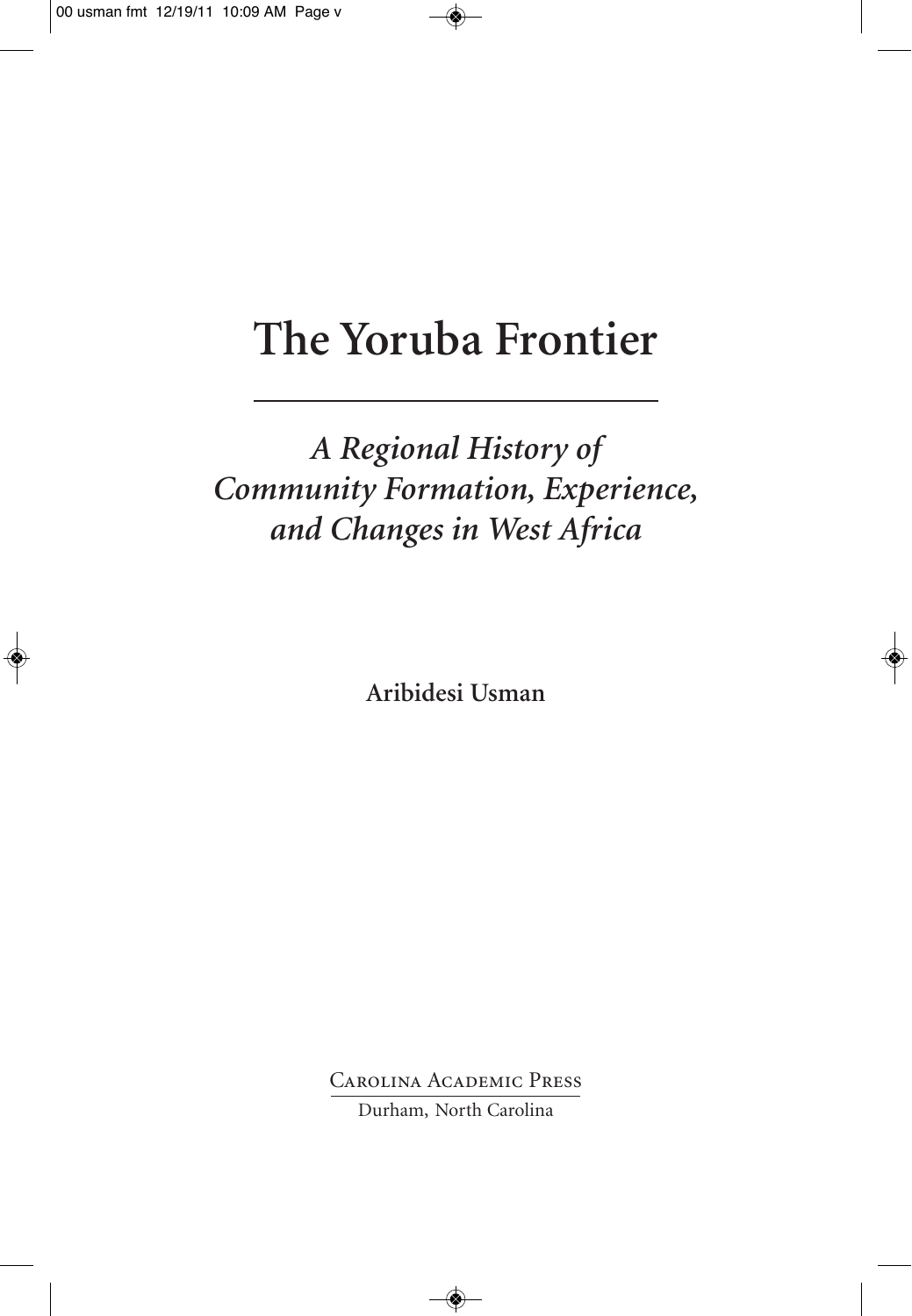Copyright © 2012 Aribidesi Usman All Rights Reserved

Library of Congress Cataloging-in-Publication Data

Usman, Aribidesi Adisa.

The Yoruba frontier : a regional history of community formation, experience, and changes in West Africa / Aribidesi Usman.

p. cm. -- (African world series)

"This book combines a series of previously published and unpublished papers and field notes."

Includes bibliographical references and index.

ISBN 978-1-59460-384-6 (alk. paper)

1. Yoruba (African people)--Nigeria--History. 2. Yoruba (African people)-- History. 3. Nigeria--History--To 1851. 4. Nigeria--History--1851-1899. 5.

Frontier and pioneer life--Africa, West. I. Title. II. Series: Carolina Academic Press African world series.

DT515.45.Y67U86 2011 966.9'00496333--dc23

#### 2011033551

Carolina Academic Press 700 Kent Street Durham, North Carolina 27701 Telephone (919) 489-7486 Fax (919) 493-5668 www.cap-press.com

Printed in the United States of America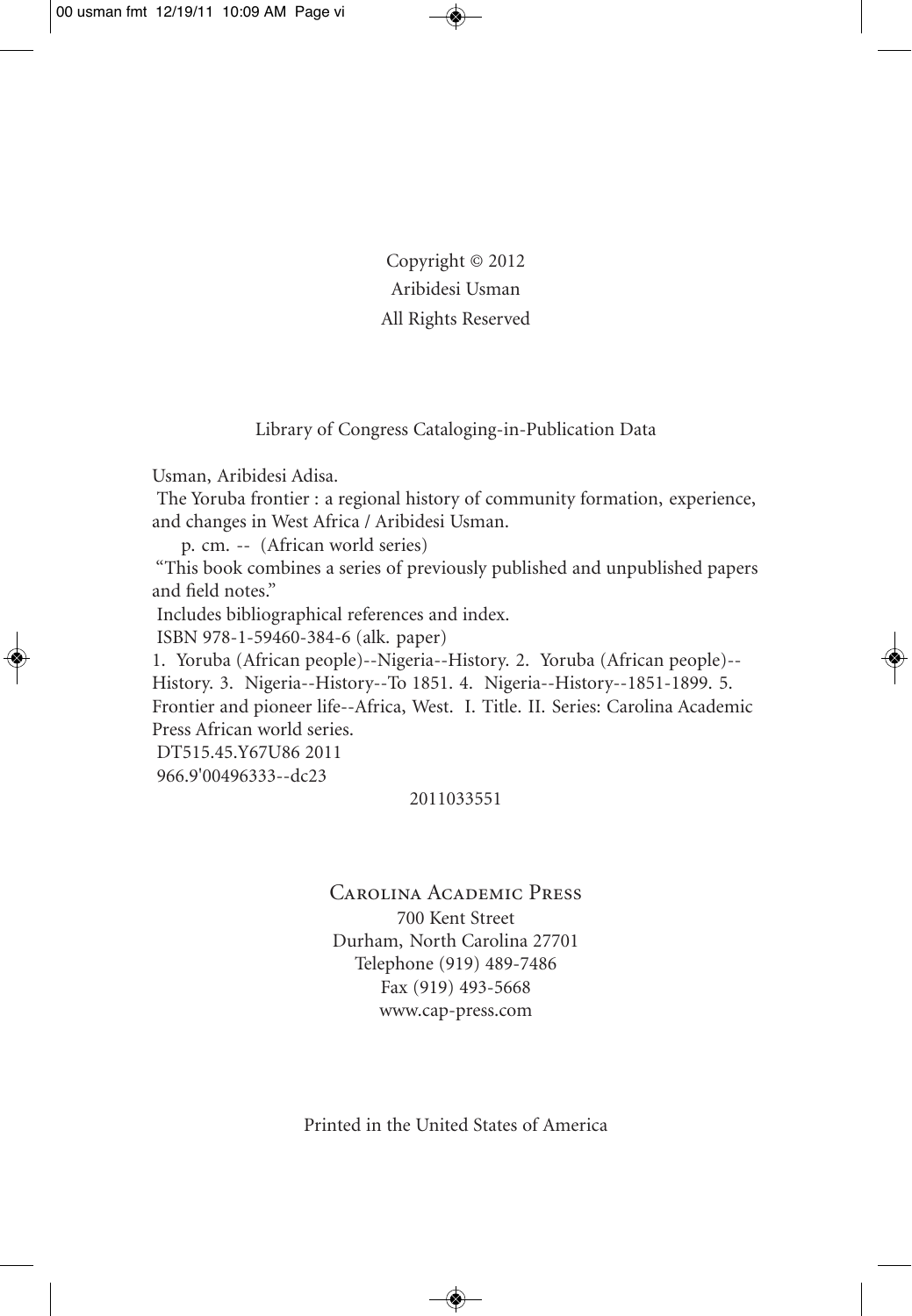*This book is dedicated to the memory of late Professor Ade Obayemi*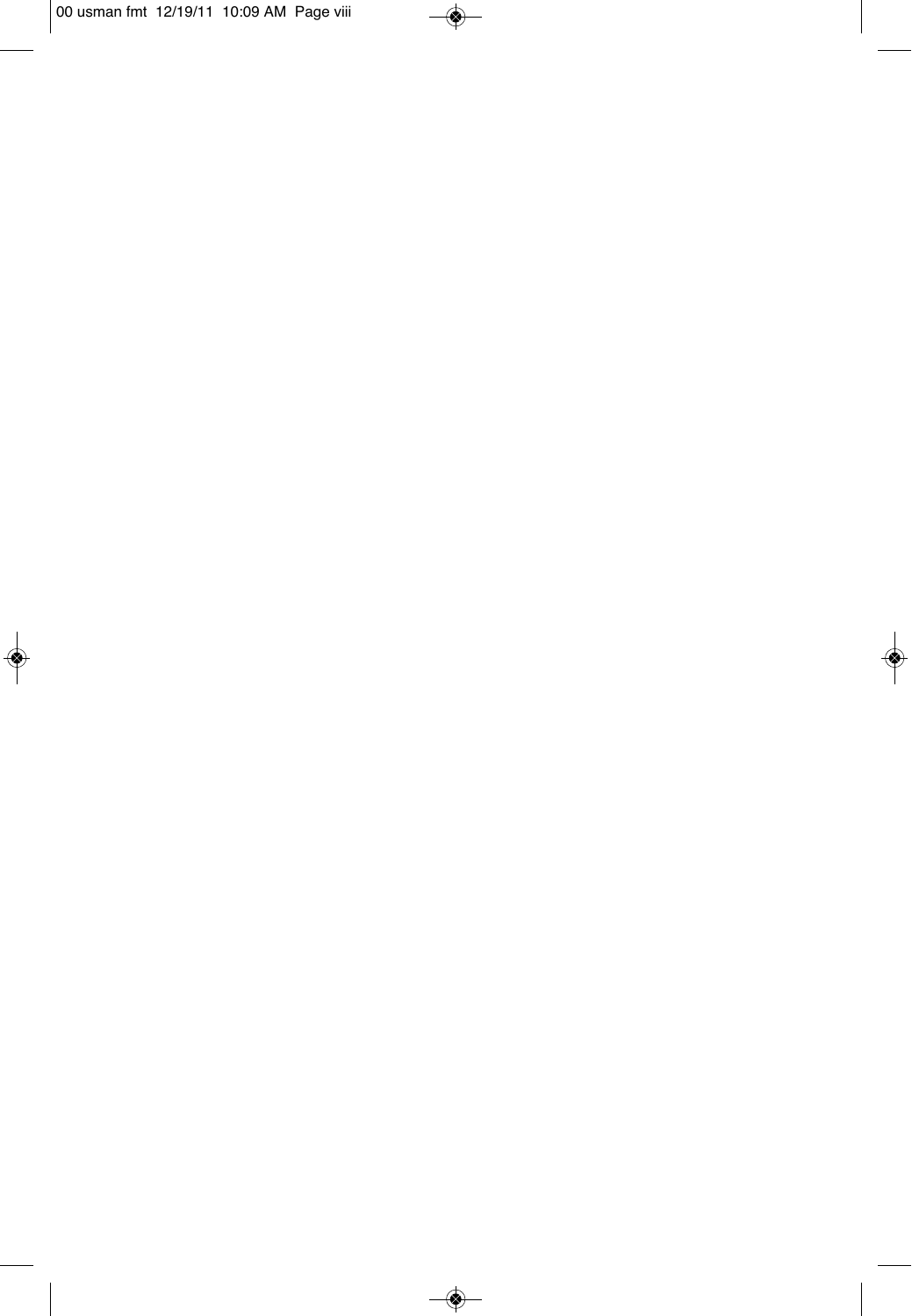## **Contents**

| <b>Figures and Maps</b>                                            | xiii           |
|--------------------------------------------------------------------|----------------|
| Series Editor's Preface                                            | XV             |
| Preface                                                            | xvii           |
| Introduction                                                       | 3              |
| Frontier Perspective                                               | 3              |
| Definitions                                                        | $\overline{4}$ |
| The Focus                                                          | 9              |
| Structure                                                          | 14             |
| Chapter 1 • Background to the Study of Precolonial Northern Yoruba | 19             |
| Prehistory                                                         | 22             |
| People                                                             | 24             |
| Early Historiography                                               | 28             |
| Origin Myths                                                       | 29             |
| Social and Political Systems                                       | 33             |
| Economic Systems                                                   | 34             |
| Traditional Religion and Festivals                                 | 42             |
| "Northern Factor" and Culture-Contact on the Yoruba Frontier       | 45             |
| Chapter 2 • The Making of the Yoruba Frontier: The Pioneers        | 51             |
| The Ife Factor                                                     | 52             |
| Dynamics of Migration                                              | 56             |
| The Autochthonous Population                                       | 58             |
| First Wave: Indigenous or Alien?                                   | 59             |
| Some Early Settlement Sites                                        | 60             |
| Stone Figures and the Question of Origin                           | 62             |
| Chiefly Institution                                                | 69             |
| Chronology                                                         | 70             |
| Summing Up                                                         | 71             |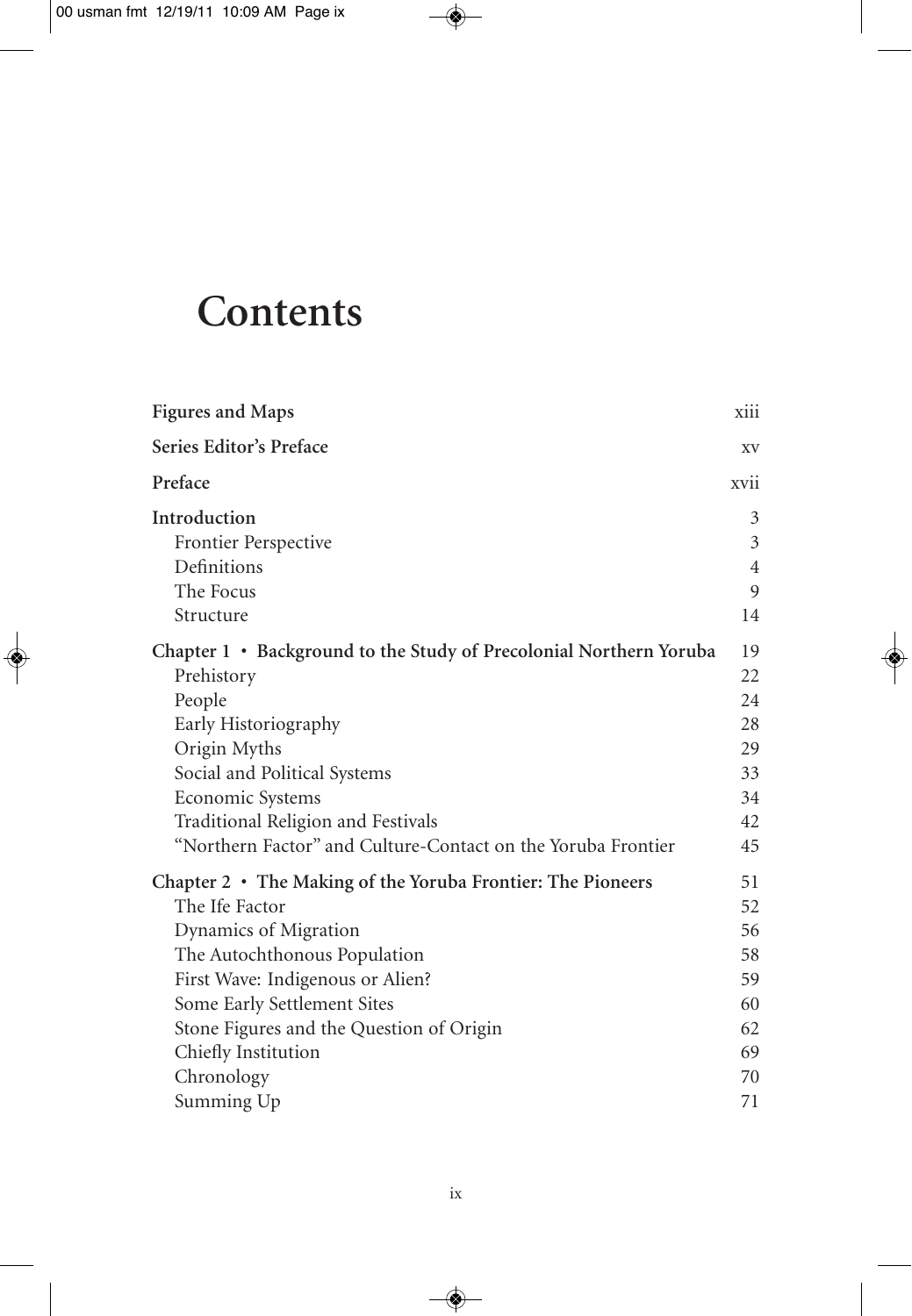#### x CONTENTS

| Chapter 3 • Second Wave: Non-autochthonous Migrant Settlers     | 75  |
|-----------------------------------------------------------------|-----|
| Some Early Immigrant Settler Sites                              | 76  |
| Ipo District                                                    | 78  |
| Ila District                                                    | 79  |
| Ilere District                                                  | 81  |
| Cultural Features and Material Remains Implications             | 84  |
| Architecture                                                    | 84  |
| Pottery                                                         | 88  |
| <b>Potsherd Pavements</b>                                       | 90  |
| <b>Beads</b>                                                    | 96  |
| Ironworking and Ogun Mythology                                  | 96  |
| Chapter $4 \cdot$ The Yoruba Frontier in the Age of the Empire, |     |
| ca. 1500-1750                                                   | 101 |
| Oyo Foundation and Expansion                                    | 101 |
| The Atlantic Economy                                            | 105 |
| Oyo and the Yoruba Frontier                                     | 108 |
| Sociocultural Development and Changes                           | 110 |
| Settlement Changes                                              | 111 |
| Concentric Walls                                                | 113 |
| Military Activities                                             | 116 |
| Changes in Pottery                                              | 118 |
| Sango Cult                                                      | 120 |
| Ironworking Expansion                                           | 121 |
| Chiefly Elites: Their Power and Characteristics                 | 124 |
| Regional Interactions                                           | 129 |
| Chapter $5 \cdot$ The Yoruba Frontier in the Age of Revolution, |     |
| ca. 1750-1900                                                   | 135 |
| The Rise of Ilorin                                              | 137 |
| Wars and Raiding: The Fulani, Nupe, and Ibadan                  | 142 |
| Community Reactions to the Wars and Raids                       | 145 |
| Occupation of Hilltop Sites                                     | 146 |
| Accommodation and Organized Resistance                          | 149 |
| Consequences of the Wars                                        | 151 |
| Chapter 6 · Nineteenth-Century Missionary Activities,           |     |
| <b>Resettlements, and Merger Agitation</b>                      | 157 |
| Missionaries and Colonial Administration in Northern Yoruba     | 161 |
| European Penetration and the Landscape of Northern Yoruba       | 164 |
| Relics of Old Mission Posts                                     | 165 |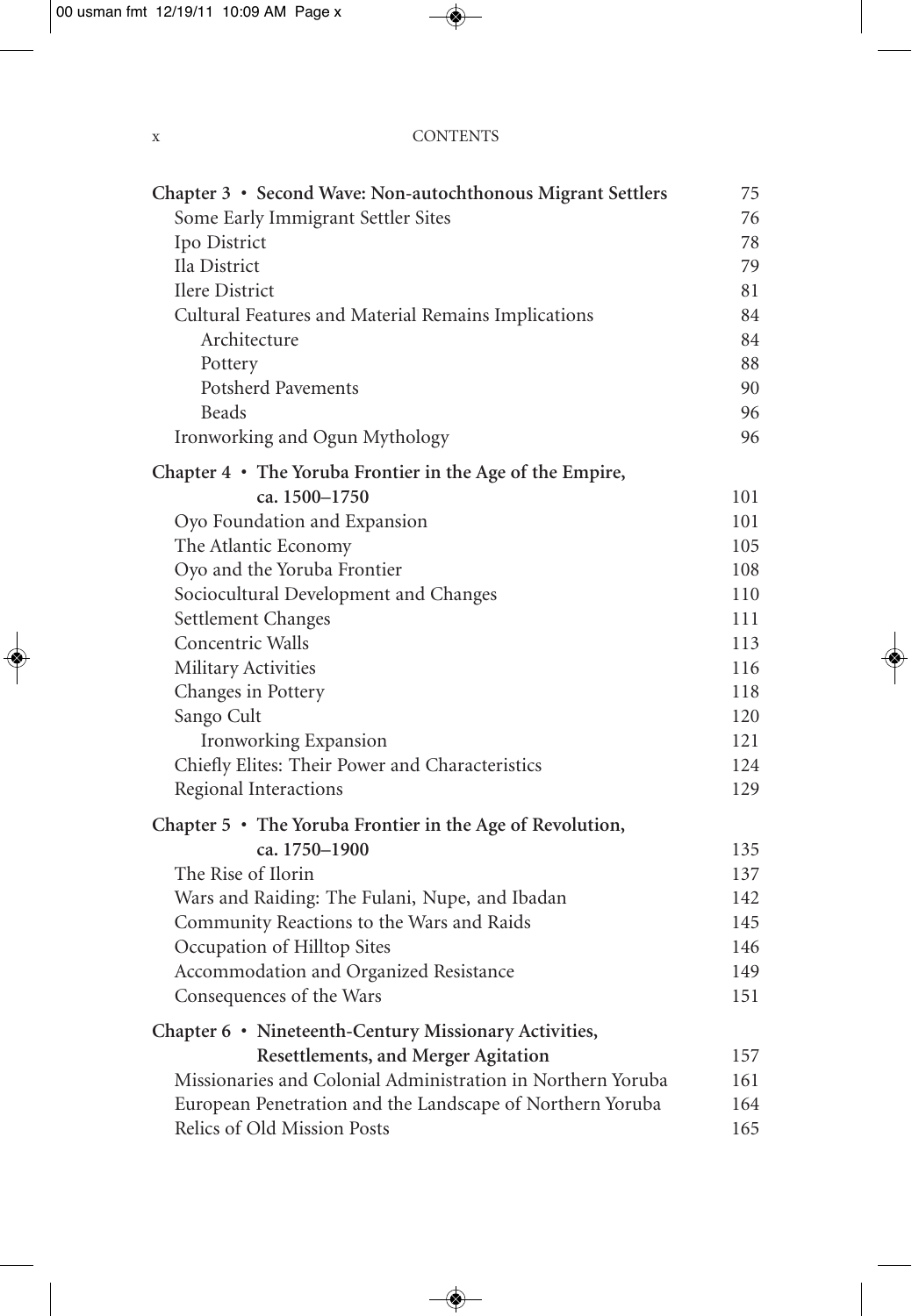| <b>CONTENTS</b> |  |
|-----------------|--|
|                 |  |

| Sociocultural Changes                                    | 166  |
|----------------------------------------------------------|------|
| Downhill Movement of Settlements                         | 172  |
| Colonial Rule and Merger Agitation                       | 176  |
| Chapter 7 • Conclusions: The Place of Northern Yoruba in |      |
| <b>African Frontier Studies</b>                          | 181  |
| Sociopolitical Formation and Growth                      | 184  |
| The Yoruba Frontier in the History of Yoruba             | 187  |
| Metropole-Frontier Relations                             | 188  |
| Summing Up                                               | 192  |
| The Future                                               | 192  |
| <b>Endnotes</b>                                          | 195  |
| References                                               | 197  |
| Index                                                    | 22.1 |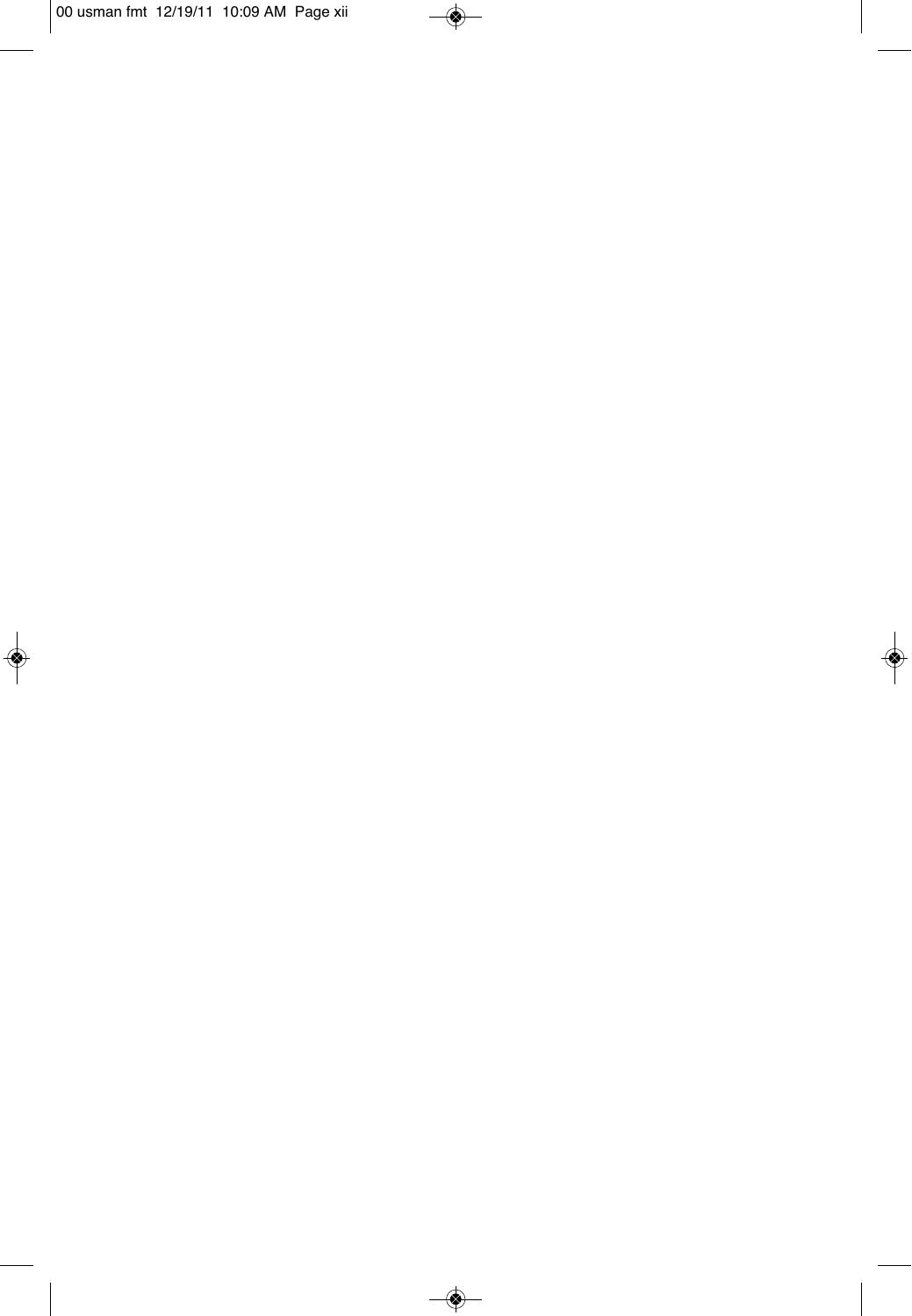# **Figures and Maps**

| 1.  | Map of Nigeria Showing Northern Yorubaland                 | 10 |
|-----|------------------------------------------------------------|----|
| 2.  | Nigeria Environment                                        | 20 |
| 3.  | Geology of Nigeria                                         | 21 |
| 4.  | The Yoruba Subgroups of Nigeria and in the                 |    |
|     | Neighboring Countries                                      | 25 |
| 5.  | The Northern Yoruba Groups and Non-Yoruba Neighbors        | 26 |
| 6.  | Pre-mold Pot ('won nde ikoko'), Omupo, 2005                | 37 |
| 7.  | Making Pots, Omupo, Igbomina 2005                          | 37 |
| 8.  | Pots Placed on Firing Oven, Omupo, 2005                    | 39 |
| 9.  | Firing of pots, Omupo, 2005                                | 39 |
| 10. | Pot Types (Jar Category), Igbaja, 2005                     | 41 |
| 11. | Isaasun (Bowls Variety), Igbaja, 2005                      | 41 |
| 12. | Egungun Elewe, a Popular Masquerade in Igbomina            | 44 |
| 13. | Ife Potsherd Pavement, Ife, Nigeria                        | 56 |
| 14. | Esie Stone Figure - A Figure with Jewelry                  | 64 |
| 15. | Esie Stone Figure—Head with Conical Hat                    | 65 |
|     | 16a-c. Fragments of Stone Figure from Pee Site             | 67 |
| 17. | Some Archaeological Sites in Igbomina                      | 77 |
| 18. | Olupefon Site and Excavation Areas                         | 80 |
| 19. | Gbagede Site and Excavation Areas                          | 80 |
| 20. | Ila-Iyara Site Excavation Areas                            | 82 |
|     | 21a-b. Some Surface Cultural Materials at Ejimogun Site    | 83 |
| 22. | Collapsed Mud Wall                                         | 85 |
| 23. | House Mound (Midden Mound)                                 | 85 |
| 24. | Ceramic Wall Tile                                          | 87 |
| 25. | A Traditional Yoruba Compound with Corrugated Iron Roof    | 87 |
|     | 26a–c. Some Pottery Decorative Types (a: snail shell-edge; |    |
|     | b: surface wiping and composite; c: dotted, scallops,      |    |
|     | and groove)                                                | 89 |
|     | 27a-c. Remains of Potsherd Pavements at Oro                | 93 |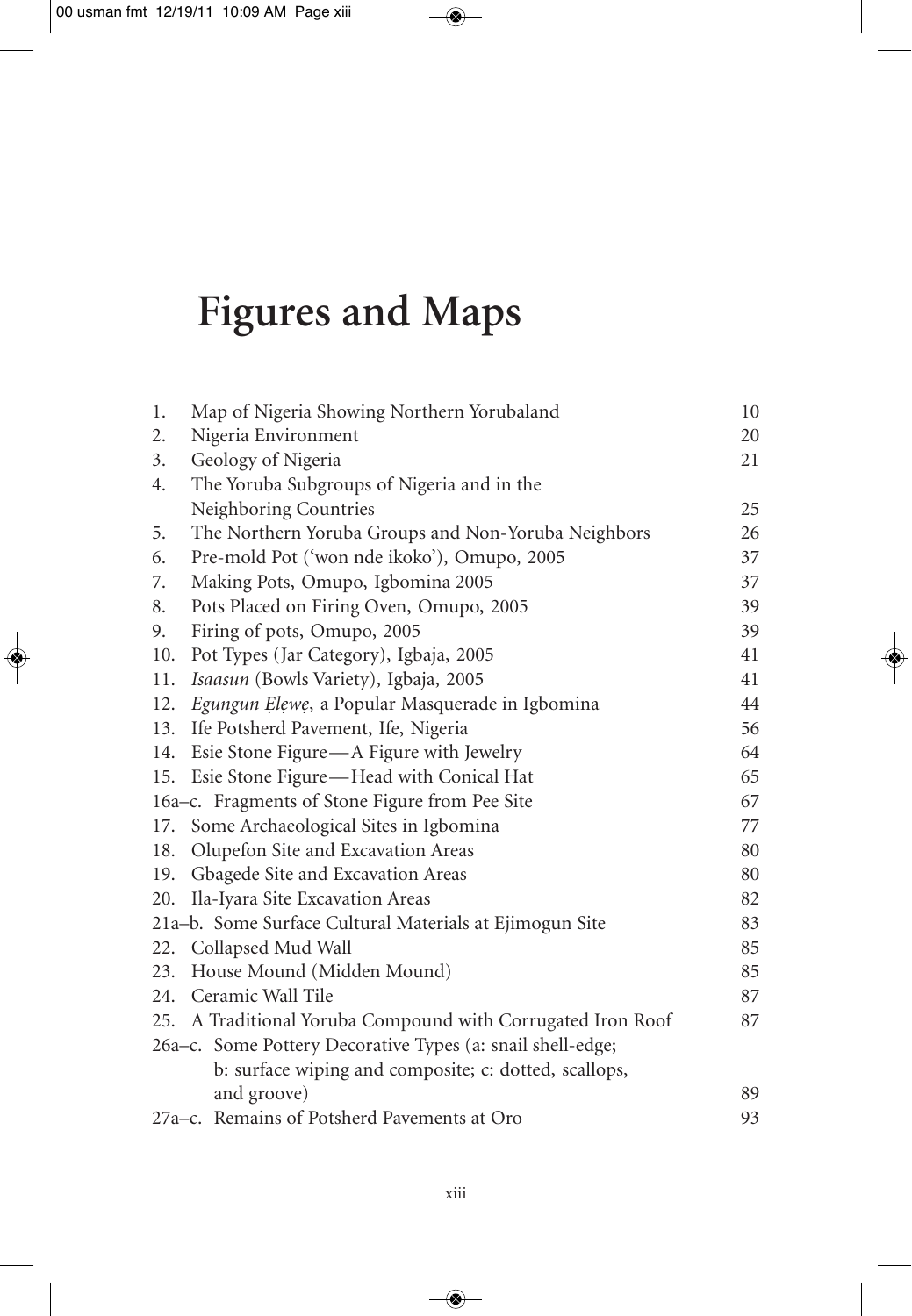| 28. | Potsherd Pavement at Aun                                            | 94  |
|-----|---------------------------------------------------------------------|-----|
| 29. | Cave Entrance                                                       | 98  |
| 30. | Interior of Cave                                                    | 98  |
| 31. | Ferrous Hill, Ipa Ogun                                              | 99  |
| 32. | Oyo in the Fifteenth Century                                        | 103 |
| 33. | Oyo Territorial Limit in the Seventeenth Century                    | 104 |
| 34. | Old Oyo City Wall                                                   | 106 |
| 35. | Some Ipo Sites Size Data                                            | 113 |
| 36. | Rampart Wall of Ila-Iyara                                           | 115 |
| 37. | Survey Map of Ila-Iyara Wall                                        | 115 |
| 38. | Survey Map of Gbagede Wall                                          | 116 |
| 39. | <b>Excavated Metal Points</b>                                       | 117 |
| 40. | Some Pottery Decorative Types                                       | 119 |
| 41. | Hematite, Iron-bearing Stone                                        | 122 |
| 42. | Pieces of Iron Smelting Tuyeres at Oke-Oyan                         | 123 |
| 43. | Smithing Stone Anvils, Owa Orioke                                   | 123 |
| 44. | <b>Bedrock Hollows</b>                                              | 124 |
| 45. | Tobacco Clay Pipes                                                  | 128 |
| 46. | Ceramic Compositional Groups                                        | 133 |
| 47. | Limit of Oyo ca. 1823                                               | 136 |
| 48. | The New Yoruba States in the Nineteenth Century                     | 139 |
| 49. | Hilltop of Ilere—Many of These Served as Places of Refuge           |     |
|     | during the Nineteenth Century Yoruba Wars                           | 147 |
| 50. | Stone Defense (Barriers) Were Constructed on Hilltop Sites in Ilere | 149 |
| 51. | Remains of a Rectangular Structure at Mission Post I                | 167 |
| 52. | Remains of Stone and Concrete Step-entrance, Mission Post I         | 167 |
| 53. | Conical Structure, Mission Post I                                   | 168 |
| 54. | Remains of a House, Mission Post II                                 | 168 |
|     | 55a-b. Surface Cultural Remains at Oke-Oyan:                        |     |
|     | Corn Grinding Stone; Base of a Storage Barn                         | 170 |
| 56. | Remains of a Church-The Interior of the Wall Was                    |     |
|     | Plastered with Cement                                               | 171 |
| 57. | Slag Mound                                                          | 171 |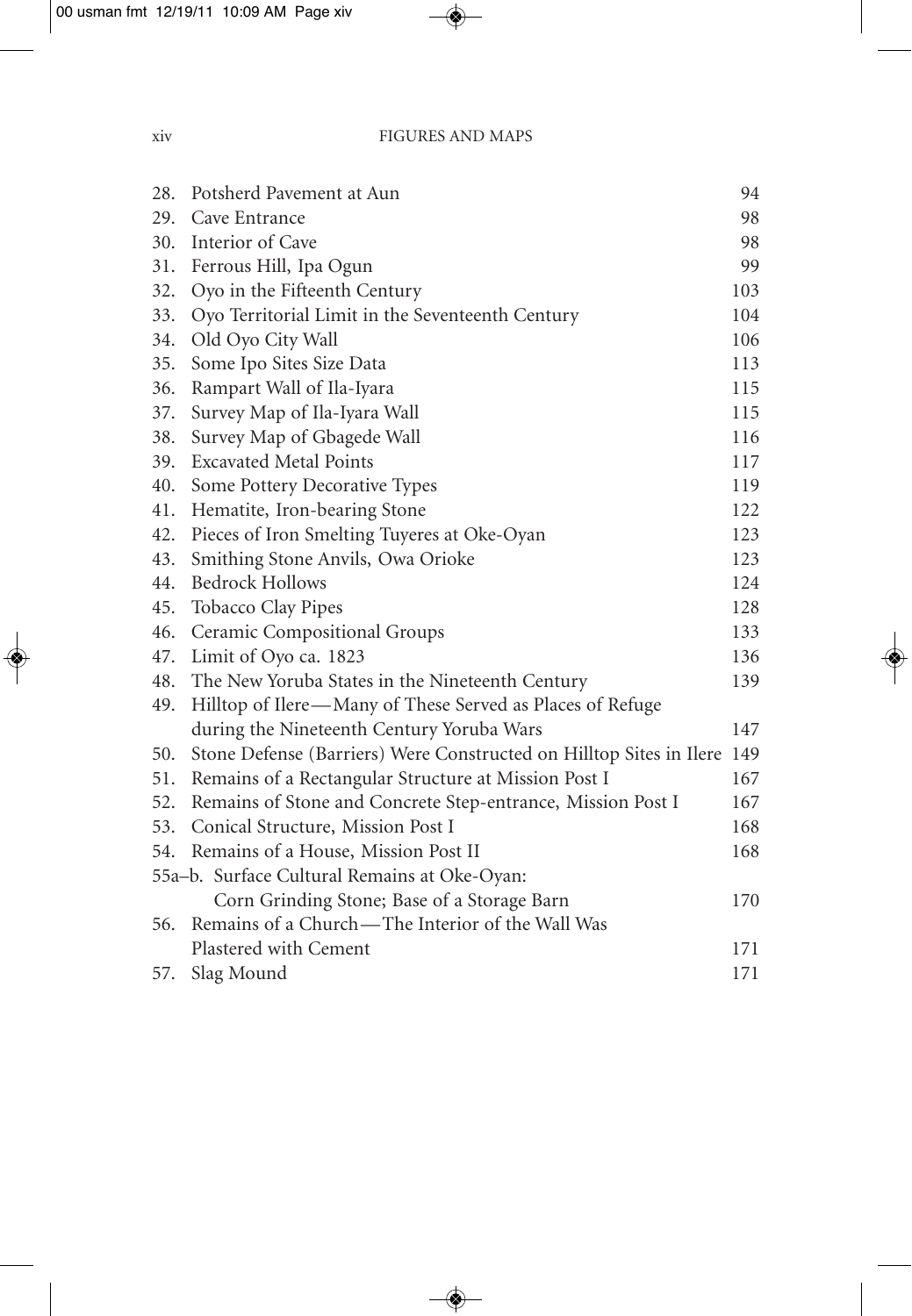## **Series Editor's Preface**

The *Carolina Academic Press African World Series*, inaugurated in 2010, offers significant new works in the field of African and Black World studies. The series provides scholarly and educational texts that can serve both as reference works and as readers in college classes.

Studies in the series are anchored in the existing humanistic and the social scientific traditions. Their goal, however, is the identification and elaboration of the strategic place of Africa and its Diaspora in a shifting global world. More specifically, the studies will address gaps and larger needs in the developing scholarship on Africa and the Black World.

The series intends to fill gaps in areas such as African politics, history, law, religion, culture, sociology, literature, philosophy, visual arts, art history, geography, language, health, and social welfare. Given the complex nature of Africa and its Diaspora, and the constantly shifting perspectives prompted by globalization, the series also meets a vital need for scholarship connecting knowledge with events and practices. Reflecting the fact that life in Africa continues to change, especially in the political arena, the series explores issues emanating from racial and ethnic identities, particularly those connected with the ongoing mobilization of ethnic minorities for inclusion and representation.

> Toyin Falola University of Texas at Austin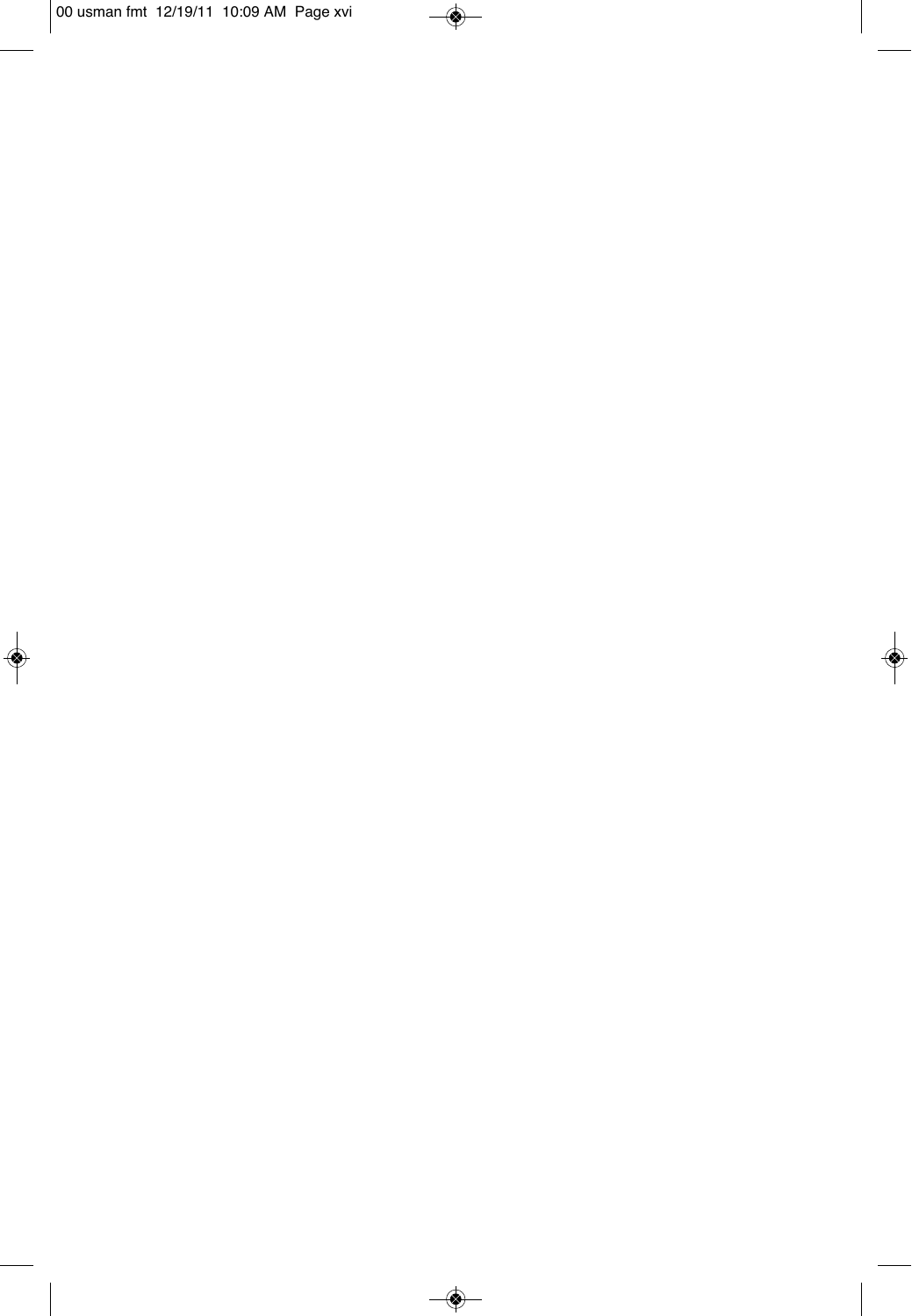### **Preface**

This book combines a series of previously published and unpublished papers and field notes. The published papers appeared mostly in journals and edited volumes. The rationale behind putting all of these scattered pieces of information into a single volume is to reach a larger audience. The book is intended for scholars and students interested in the precolonial history of Africa and the dynamics of change in small-scale societies of Africa. This book is also for libraries to put in their collections for readers at all levels, and for those among the general public who want to gain some insights about regional events in Yorubaland prior to the establishment of European rule.

My foray into studying societies located on the periphery or frontier of large empires and states began in 1987 during my graduate (Master's degree) program at the University of Ibadan, at the encouragement of the late Professor Ade Obayemi, then Director-General of the National Commission for Museums and Monuments. Today, I have no regret for taking this challenge. It has become increasingly clear in recent times that the historical dynamics of large African states, kingdoms, and empires cannot be adequately explained without a thorough understanding of their hinterland village communities. Northern Yorubaland is historically a frontier zone, an area inhabited by ethnically diverse communities. My research has been to document the Yoruba frontier experience and the dynamic relationships among the various groups in the past. This work engages archaeology, history, ethnohistory, ethnography, archival (mostly colonial) sources, and the rich oral traditions that provide valuable historical information. How did these frontier communities respond to external intrusions, and what repercussions did these have on their sociopolitical institutions? As frontier communities, the northern Yoruba people were both beneficiaries and/or victims of region-wide and global events. The research entails painstakingly collecting data relevant for understanding these vexing issues revolving around the frontier, politics, ethnicity, and class that have shaped modern-day relationships in Africa and beyond.

I present this book with the hope of a constructive criticism. I have tried to follow the standards of scholarship to which I have been trained—anthro-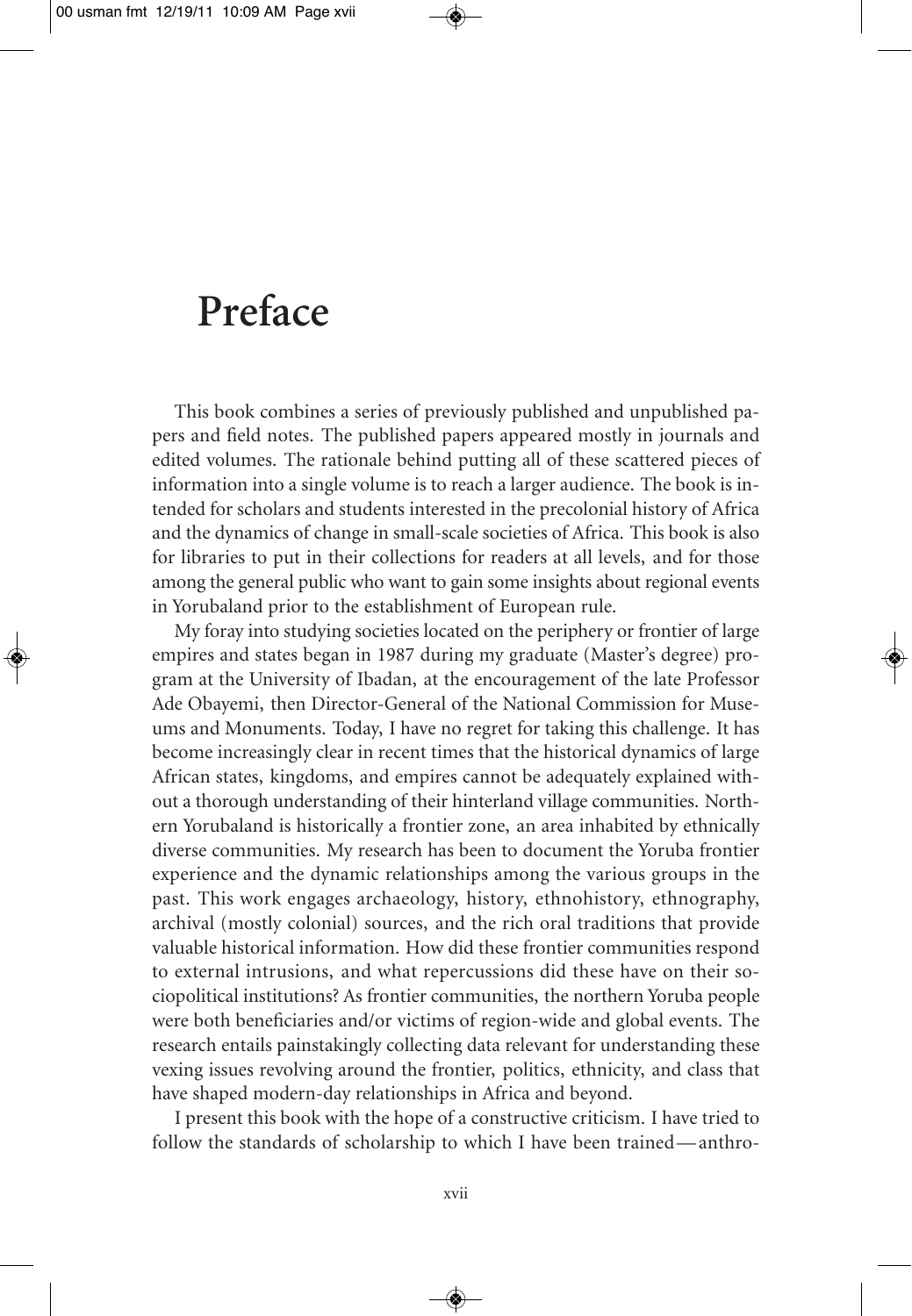#### xviii PREFACE

pology, archaeology, and history. This work was faced with a number of challenges which may have affected the outcome of this book. First, early research work in northern Yoruba was very selective both in the subject matter and in locality. Second, there were insufficient funds to meet the various demands of archaeological work in northern Yoruba. However, I stand by my interpretations in this book, though I am fully aware that such interpretations are influenced by my own experiences, background, and theoretical orientation. I hope that readers (students, scholars, the general public) will have opportunity to read this book, discuss it, and come to their own conclusions or interpretations. It is highly expected that future scholars will be able to build on this work and make it better.

I would like to thank those who have directly or indirectly influenced the success of this work. First, Toyin Falola has been an inspiration to me and to countless other academics both in the United States and Africa. He always emphasizes that if you are in academics, you should be the best scholars you can be, and never lose focus. His annual Africa conferences have provided forums for presenting my research, exchanging ideas, and receiving feedback on a number of subjects. I am also indebted to Funso Afolayan who took time from his busy schedule to read the entire early draft of this manuscript and offer important criticisms and suggestions. I know he would be wondering why this manuscript has not been published since. I am to blame for this delay, and also if this book does not fully answer some of his important criticisms. I would also like to thank Hakeem Tijani for reading the proposal for this book years ago and for offering encouragement and suggestions. I know he is likely to have forgotten having read the proposal.

Also, I would like to thank some of my professional colleagues here in the United States and Nigeria who have either offered advice or suggestions on this work or have directly participated in my research work. First, Akin Ogundiran has been a great friend. His advice and suggestions on this work in its early stage have been most beneficial. Jonathan Aleru and Raphael Alabi of the Department of Archaeology/Anthropology, University of Ibadan, have participated in some of my archaeological work in northern Yoruba. I owe them a big appreciation. I must also acknowledge my local crew members in Nigeria who made my research possible from day to day during the various field seasons. In particular, Kayode Adewusi (my able photographer) and Johnson Ajayi (a.k.a. Ajike), both staff of the National Museum, Esie, have accompanied me to several archaeological sites, villages, and towns in northern Yoruba. Others are Olajide Lawal, Rasheed Lawal (Baba Ruka), Waheed Olatunji, and a host of others whose names I cannot remember. The insights, loyalty, and partnership they provided during the period were fundamentally important to the success of this project.